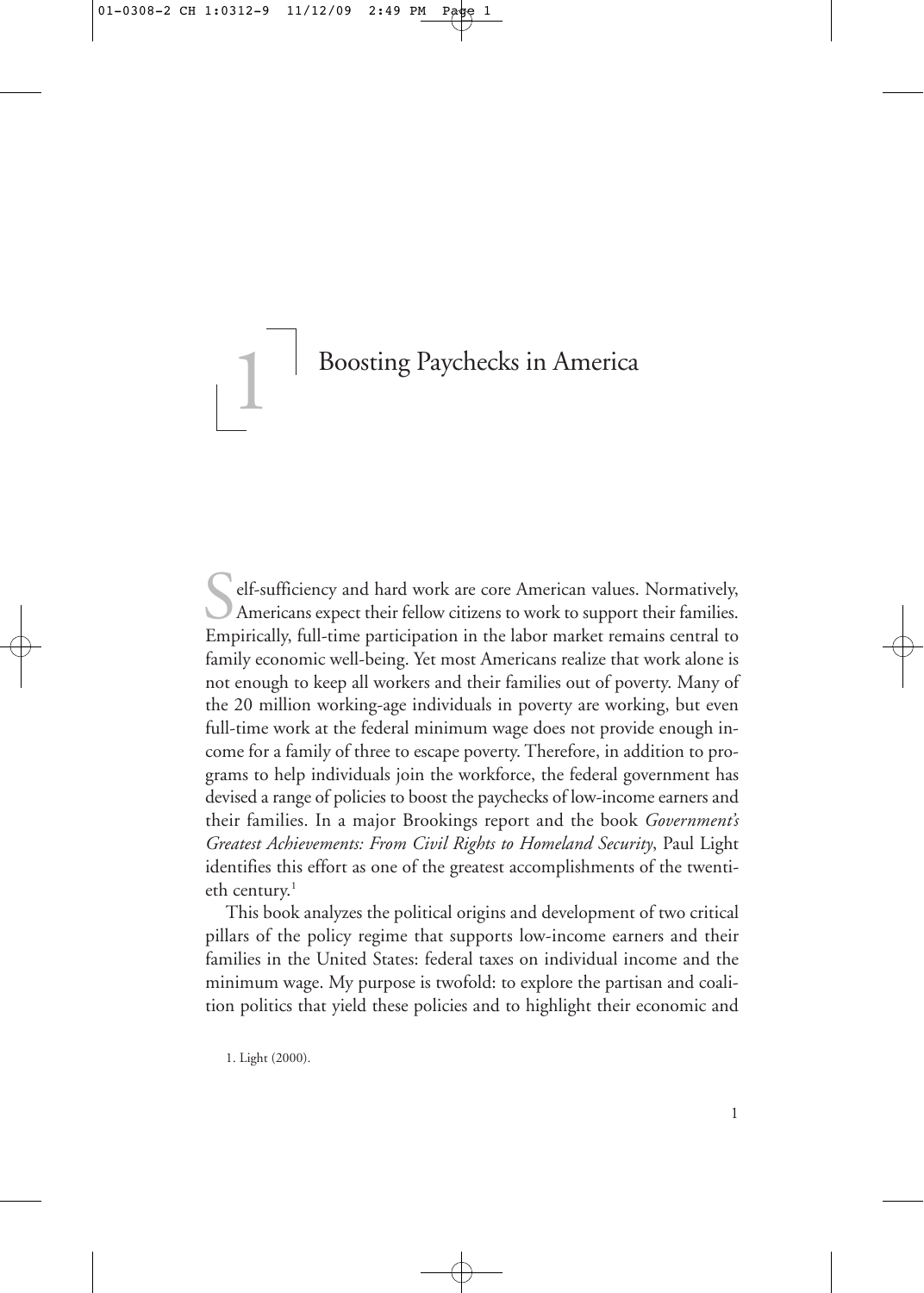distributive consequences for low-income earners and their families. Ultimately, I seek to explain how American politics has shaped these policy bargains and to what degree they have succeeded in lifting poor and near-poor workers with and without families up and out of poverty.

Although disparities in the distribution of after-tax income have widened over the past quarter century, this book does not address America's political success or failure in reducing income inequality, measured as the size of the gap between those with the highest and lowest incomes. Rather, my focus is on policies that improve the economic well-being of low-wage workers and their families. By illuminating the politics of this issue and the consequences of the resulting bargains, I hope to bridge the perspectives of political analysts, who often account only for politics, and policy analysts, who focus on the distributional effects of alternative social policy choices.

The story told in this book shows that partisan distributional goals have been central to the politics of boosting paychecks for low-income working families. Democrats and Republicans have selected different policy tools not solely for technical or ideological reasons, but also based on their distributive consequences for core constituents and key interest groups. In forging the political coalitions needed to enact policy changes, Democrats and Republicans have sought to distribute tax relief or minimum wage increases to the earners or families who are perceived as crucial to their party's electoral success. Moderates or centrists in both parties have played a pivotal role in brokering and shaping these final policy bargains.

The resulting policy regime to support low-income working families reflects a core American belief: all able-bodied workers must participate in the labor market full time, and, if they do so, they should earn enough to keep a one- or two-parent family out of poverty. However, this consensus excludes low-wage single earners and married couples without children. For those without children, there is no guarantee that full-time work will generate enough income to escape poverty. Thus, despite nearly a century of efforts to help those at the bottom of the income distribution, we continue to face the challenge of making work pay for every American.

# **Rethinking the American Welfare State**

This book expands our understanding of social policy in the United States in two ways. First, it looks beyond traditional social insurance and assistance programs (such as welfare) that have been considered the main tools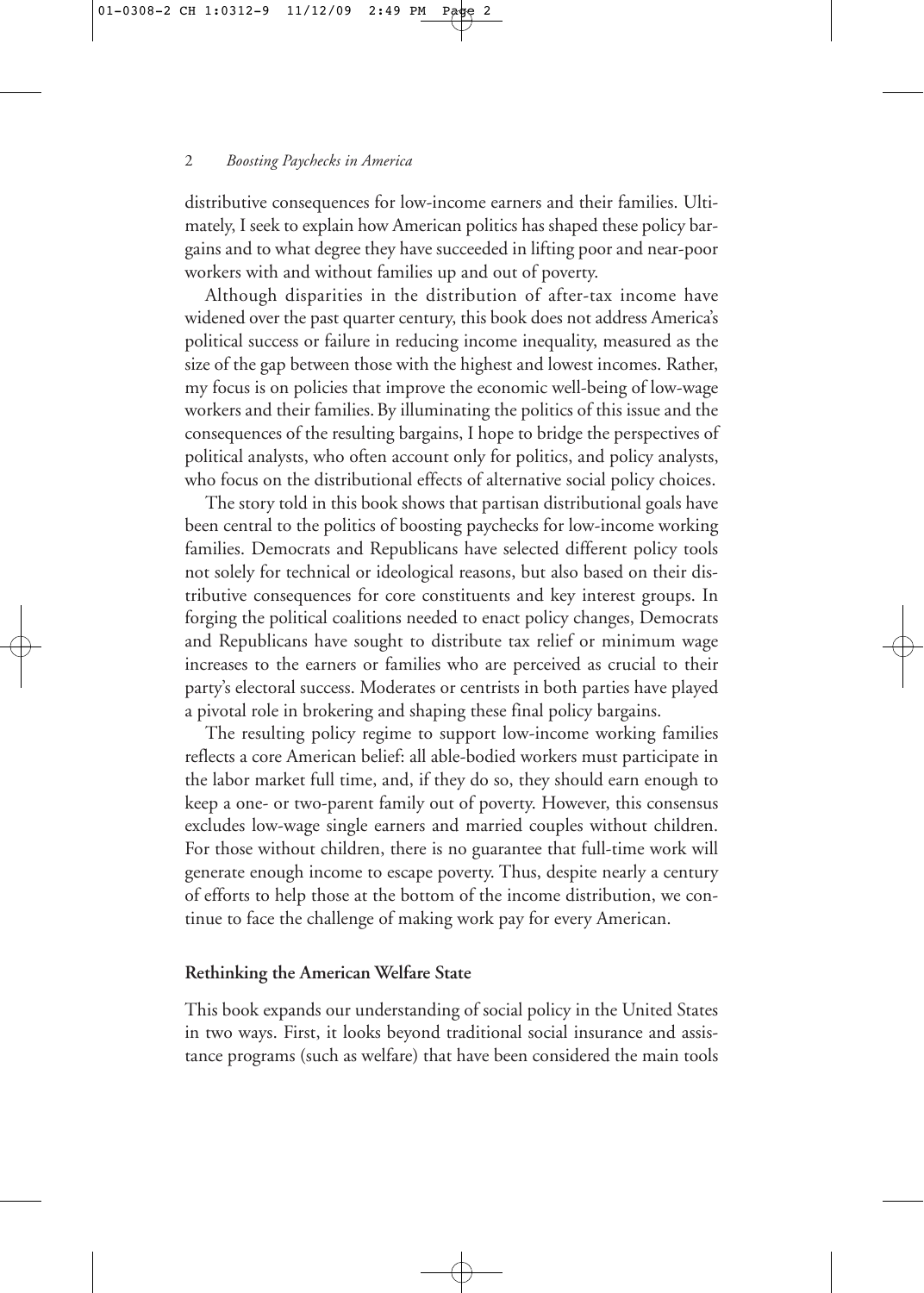of antipoverty policy to explore the importance of alternative policy instruments. Second, it moves beyond income support to nonworkers (the elderly, the disabled, nonworking mothers with dependent children, and others) to focus on efforts to support individuals who are active in the labor market. In so doing, it contributes to a recent wave of scholarship that has reshaped thinking about the welfare state in the United States by introducing such concepts as the "hidden welfare state" (which highlights the role of tax expenditures in social policy) and the "shadow" or "divided" welfare state (which focuses on the role of regulatory and tax policies in shaping employer-provided health and pension benefits).<sup>2</sup>

Scholars of the politics of U.S. social policy traditionally have focused on the income transfer programs that intervene when individuals—because of age, disability, or a sluggish economy—are unable to work.<sup>3</sup> Such social insurance and assistance programs typically redistribute cash and in-kind benefits. These benefits often appear meager when compared to their analogues in other advanced industrialized countries. Accordingly, many historical studies of U.S. social policy emphasize the political coalitions that did not come together to support large-scale social policy reform.<sup>4</sup> Seen in this light, the development of the American welfare state is often characterized as a long series of missed opportunities. However, as Christopher Howard observes, American social policy is exceptional not so much for its small size—in terms of spending—as for its reliance on an unusually broad range of policy tools to achieve social welfare objectives.<sup>5</sup>

Social insurance and assistance programs remain critical elements of American social policy. However, by focusing on these programs, analysts tend to overlook the broader set of tools that policymakers have used to assist low-wage workers and their families. These alternative policy instruments have recently moved to the forefront, as bipartisan consensus has shifted away from cash assistance for individuals outside the labor market and toward work-related income support for workers who are active in the labor market. Since 1980 federal income tax credits, such as the Earned Income Tax Credit (EITC), the Child Tax Credit, and, most recently, the Making Work Pay tax credit, have emerged as central elements of an ongoing political strategy to boost the paychecks of low-income working families

<sup>2.</sup> Howard (1997); Gottschalk (2000); Hacker (2002); Klein (2003).

<sup>3.</sup> Skocpol (1995); Amenta (1998); Marmor and others (1990); Graetz and Mashaw (1999).

<sup>4.</sup> Weir, Orloff, and Skocpol (1988); Katznelson (1989); Pierson (1995).

<sup>5.</sup> Howard (2007).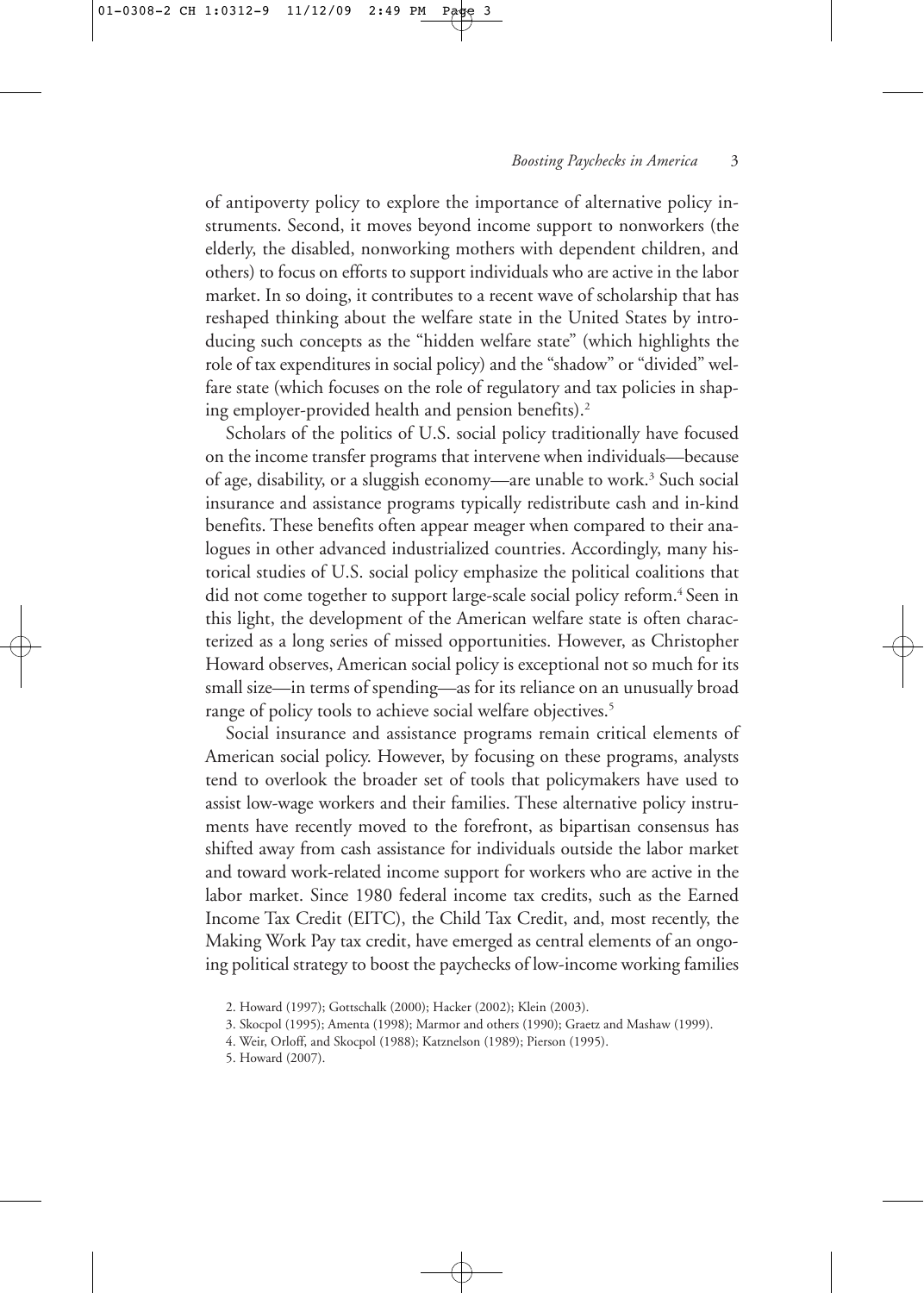as well as moderate- and middle-income families.<sup>6</sup> However, their effectiveness in raising the incomes of the working poor can depend in part on regular increases in the federal minimum wage. Hence, the dual focus of this book.

*Boosting Paychecks* explores the political origins and development of taxes on individual income and the minimum wage as forms of earnings subsidies. Political conflict over these issues has largely mirrored major ideological and distributional divisions within American politics over the past century. Debates over the overall progressivity of the federal income tax code—tax rates, brackets, exemptions, and deductions—have been partisan and divisive. Tax credits for low- to middle-income earners with children have been a partial exception to this rule, drawing support across traditional partisan, ideological, and economic lines. Nonetheless, partisan conflict has recently emerged over the refundability of some tax credits, the budget costs of which have grown substantially over the past several decades. Similarly, there has been significant partisan conflict over increases in the minimum wage, driven by the trade-off between potential increases in workers' income and in labor costs for small business.

These policies are not the only ways in which the federal government can help low-wage workers and their families. The single factor that most benefits such workers and their families, experts agree, is a healthy macroeconomy with strong job growth.7 In addition, government can invest in human capital through education and training programs that help workers prepare for higher-wage jobs. A range of "in-kind" supports also helps lower-income families with basic living expenses such as health care, food, and child care.<sup>8</sup> However, these means-tested benefit policies have been widely studied. In contrast, the politics of supplementing earnings through the income tax and the minimum wage remains largely unexplored.

#### **The Nuts and Bolts of Supporting Low-Income Working Families**

The federal government does not have official definitions of such terms as "low income," "moderate income," or "middle class," but it provides data that can help delineate these categories. According to the U.S. Department

7. Blank, Danziger, and Schoeni (2005); Blank (2000); Haveman and Schwabish (2000); Blank (2007).

8. Wilson and Stoker (2006).

<sup>6.</sup> Gitterman and Howard (2003); Steuerle (1990); Sammartino, Toder, and Maag (2002); Sawhill and Thomas (2001). See also William G. Gale, "Tax Credits: Social Policy in Bad Disguise," *Christian Science Monitor*, February 16, 1999.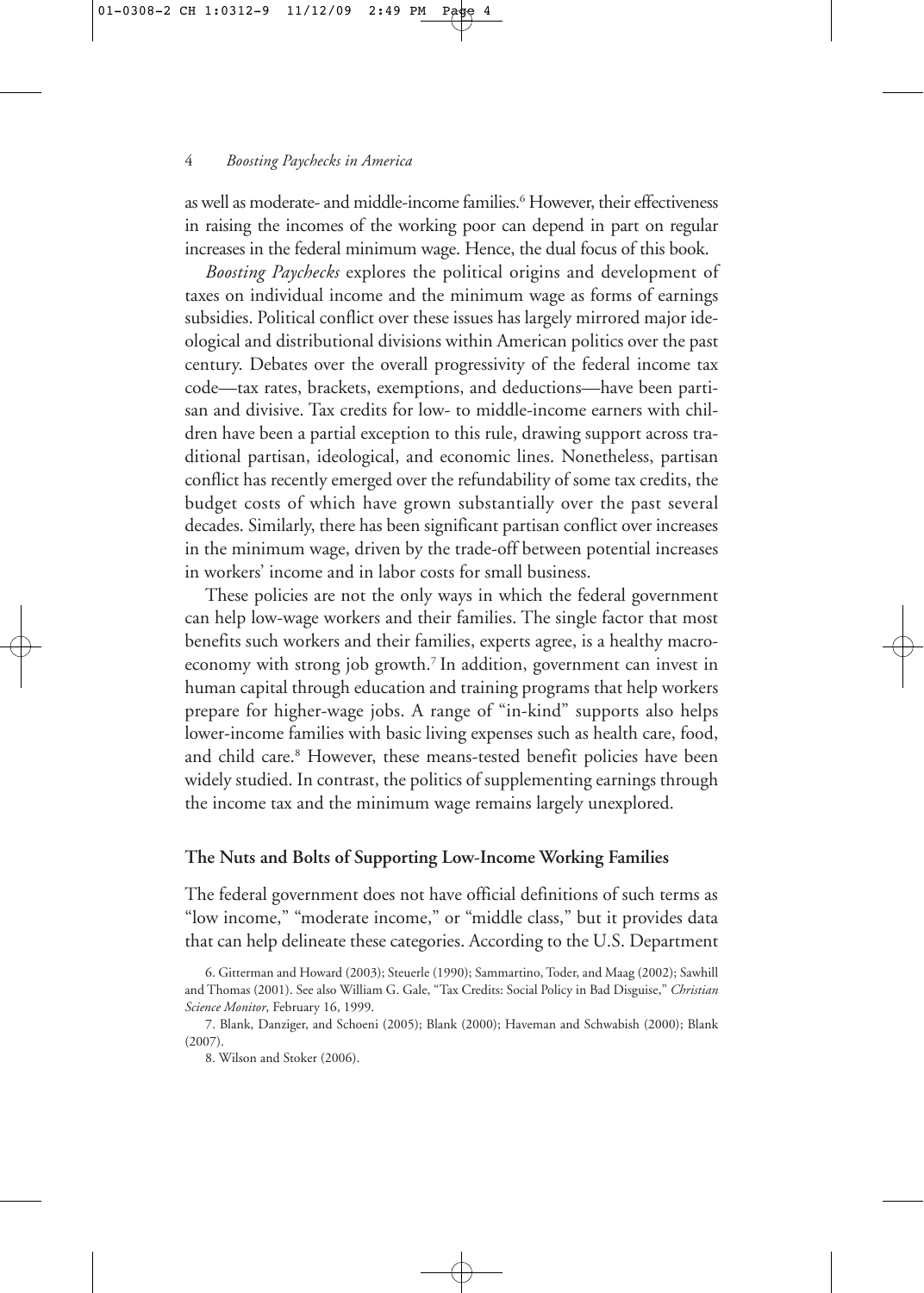of Commerce, real median income for all households in the United States was \$50,303 in 2008.<sup>9</sup> Median income is the amount that divides the income distribution into two equal groups, half having incomes above the median, half having incomes below the median. Starting from this baseline, many analysts define *low income* as below 50 percent of the median income (roughly \$25,000) and moderate income as 50 percent to 80 percent of the same figure (\$25,000 to \$40,000). Another approach starts with the federal poverty threshold, which was \$21,834 for a two-parent family of four and \$17,346 for a one-parent family of three in 2008, and defines *low income* as earnings at or below this level.<sup>10</sup> Moderate income can then be defined as earnings between 100 percent and 200 percent of the federal poverty threshold, or \$43,688 for a family of four in 2008. Obviously, any such definitions are arbitrary, but they provide a sense of the economic challenges facing low- and moderate-income families.

The need for earnings supplements arises in large part from the nature of the jobs held by less-skilled, low-income workers. Such jobs are likely to be compensated on an hourly basis, as opposed to a salaried basis, and are less likely to be based on a full-time work schedule. Moreover, the wages that these jobs pay have declined significantly in relative terms. Over the past several decades, the real hourly wage rate in the United States grew substantially faster at the top of the wage distribution than at the middle, and grew faster at the middle than at the bottom.<sup>11</sup> This trend provides an important backdrop to efforts to use the tax system and federal minimum wage to help low-income earners and their families.

# *Role of the Federal Individual Income Tax*

The tax system's effectiveness at supporting low-income earners and families depends largely on its progressivity. In a progressive tax system, the

9. U.S. Department of Commerce, "Income, Poverty and Health Insurance Coverage in the United States: 2008," press release, September 10, 2009 (www.census.gov/Press-Release/www/releases/ archives/income\_wealth/014227.html). The U.S. Census Bureau reported that real median household income in the United States fell 3.6 percent between 2007 and 2008, from \$52,163 to \$50,303. This broke a string of three years of annual income increases and coincides with the recession that started in December 2007.

10. For a single earner under sixty-five or a married couple under sixty-five with no children, the 2008 federal poverty thresholds were \$11,201 and \$14,417, respectively. U.S. Census Bureau, "Poverty Thresholds for 2008 by Size of Family and Number of Related Children under 18 Years" (www. census.gov/hhes/www/poverty/threshld/thresh08.html).

11. Congressional Budget Office, "Historical Effective Tax Rates: 1979 to 2004," Table 1C, December, 2006 (www.cbo.gov/ftpdocs/77xx/doc7718/EffectiveTaxRates.pdf).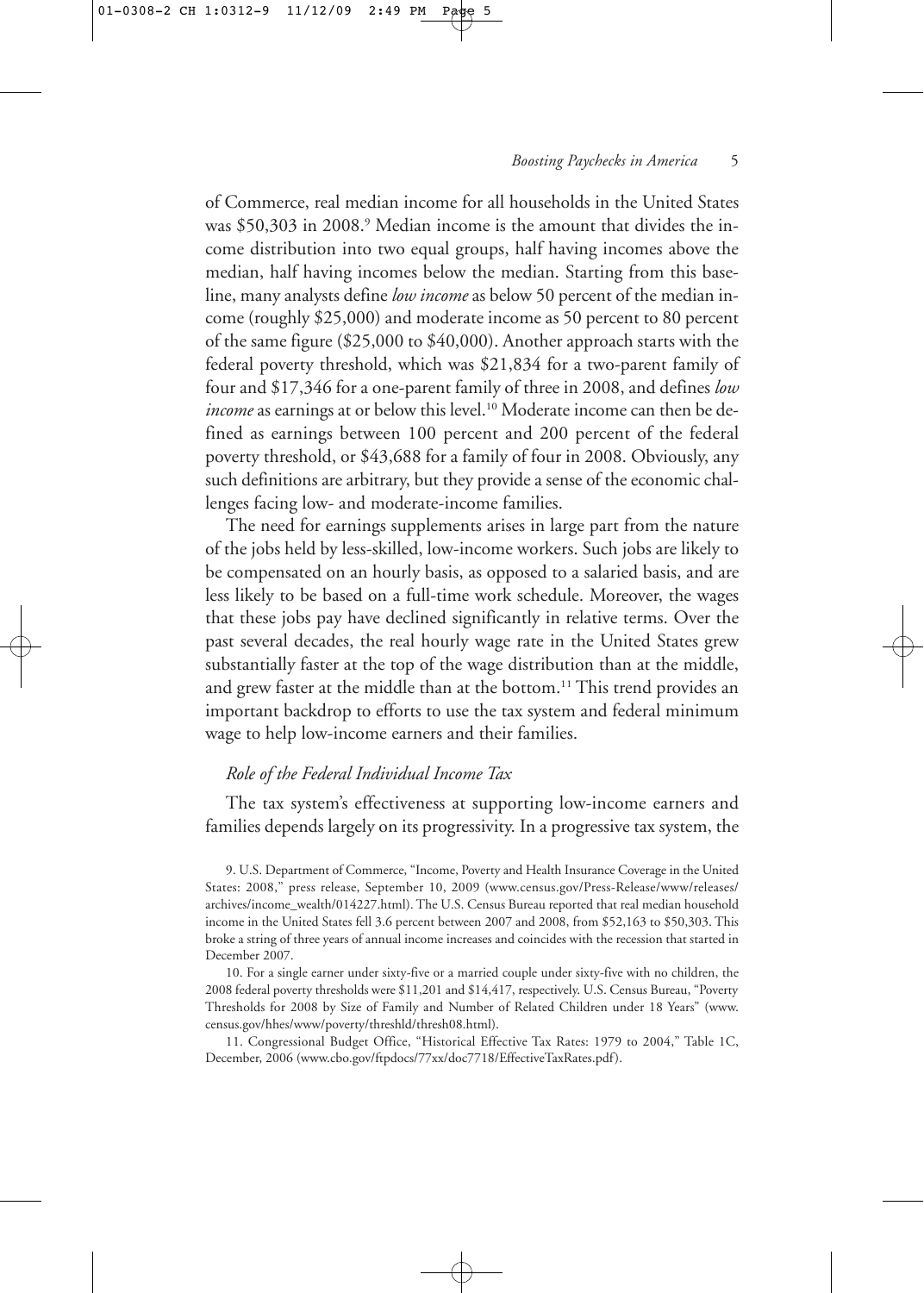share of earned income paid in tax rises with income, and after-tax income is more equally distributed than before-tax income. Over the course of the twentieth century, the federal individual income tax emerged as a relatively progressive tax that essentially exempts the poor, exempts some income from taxation at all income levels, taxes higher incomes at higher rates, and has no upper limit. Many provisions of the tax code have contributed to this outcome, including the tax rate structure and the definition of the tax base (defined as the portion of personal income subject to federal income tax at a positive rate).

income tax rates and brackets. Tax rates are applied by brackets. For example, imagine there are three tax brackets: 10 percent (for earned income under \$10,000), 20 percent (for earned income between \$10,000 and \$19,999), and 30 percent (for income \$20,000 and above). Under this system, a worker with \$15,000 in taxable income would pay 10 percent on the first \$9,999 and 20 percent on the rest, for a total of \$2,000 and an average tax rate of 13.3 percent. In sum, a taxpayer's bracket defines her marginal rate—the rate paid on the "last dollar" earned—but, as a percentage of income, her tax liability is generally less than the marginal rate. The percentage of income that a household pays in income taxes is referred to as its average tax rate or tax burden.

The distribution of the overall tax burden can be reshaped dramatically by changing tax rates, the number and boundaries of tax brackets, or both. Broadly speaking, tax reforms that have reduced income tax rates by equal percentages have tended to redistribute income toward higher-income earners. To illustrate this effect, consider the situation of two families, one earning \$15,000 and the other earning \$50,000. Under the rate structure presented above, the low-income family would owe \$2,000 in tax, and the middle-income family would owe \$12,000 (an average tax rate of 24 percent). Now suppose that rates in all three brackets are cut in half to 5 percent, 10 percent, and 15 percent. The low-income family would then owe \$1,000 (an average rate of 6.7 percent), and the middle-income family would owe \$6,000 (an average rate of 12 percent). While both families have seen their tax liability cut in half, the low-income family's after-tax income has increased by only \$1,000, or 7.7 percent, while the middleincome family's after-tax income has grown by \$6,000, or 15.8 percent.

taxable income, exemptions, deductions, and credits. Tax rates are not the only determinant of a household's tax burden; an equally important factor is the way in which the household's taxable income is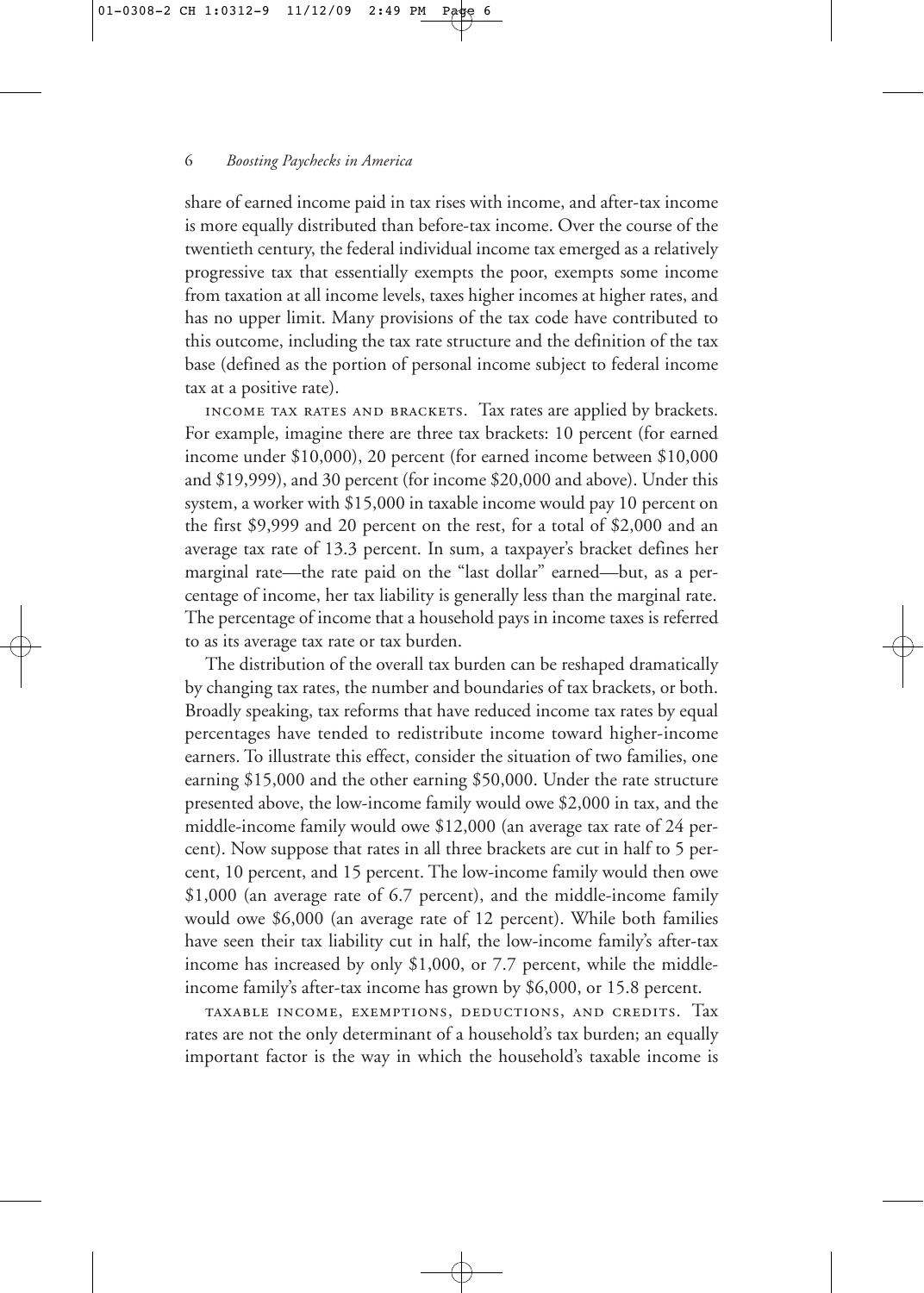defined. For most low-income families, their taxable income is equal to their adjusted gross income less personal and dependent exemptions and a standard deduction. Since 1985 the U.S. Department of the Treasury has annually adjusted the personal exemption, standard deduction, and income tax tables to account for the prior year's change in the consumer price index.

The personal and dependent exemptions reduce the amount of earned income subject to federal income tax to account for differences in ability to pay based on family size. The tax benefits resulting from these exemptions depend on a family's marginal tax rate. As a result, an exemption is more valuable for high-income families than for low-income families.<sup>12</sup>

The standard deduction reduces taxable income for most workers by a fixed dollar amount that depends on their marital status, filing status, and age.13 Many middle- and upper-income taxpayers choose to itemize deductions instead of taking a standard deduction. Itemized deductions, including for pension contributions and earnings, employer-paid health insurance premiums, mortgage interest on owner-occupied homes, and state and local income taxes, account for the majority of federal income tax relief.14 However, most low- to moderate-wage workers and their families claim a standard deduction. The actual tax relief of a standard deduction equals the amount by which it exceeds deductions that would be itemized multiplied by the average tax rate on such deductions.

During the 1970s the standard deduction—known as the "zero bracket amount" from 1977 to 1986—became the preferred policy tool of federal policymakers who hoped to lessen the tax burden on low-income workers and their families. More recently, tax credits have taken over this role. While exemptions and deductions reduce taxable income, tax credits reduce income tax liability dollar for dollar. There are two types of credits: nonrefundable and refundable. Nonrefundable tax credits can reduce tax owed to zero but do not give rise to a refund. A refundable credit can reduce taxes below zero and generate a cash refund. Income tax credits can be structured in a number of ways, each with different distributional implications. They can be set at a fixed amount that does not vary by income; they can be structured to be more generous for some income groups than

12. Sammartino, Toder, and Maag (2002).

13. Blind taxpayers and taxpayers with blind spouses also qualify for a slightly higher standard deduction.

14. Sammartino, Toder, and Maag (2002).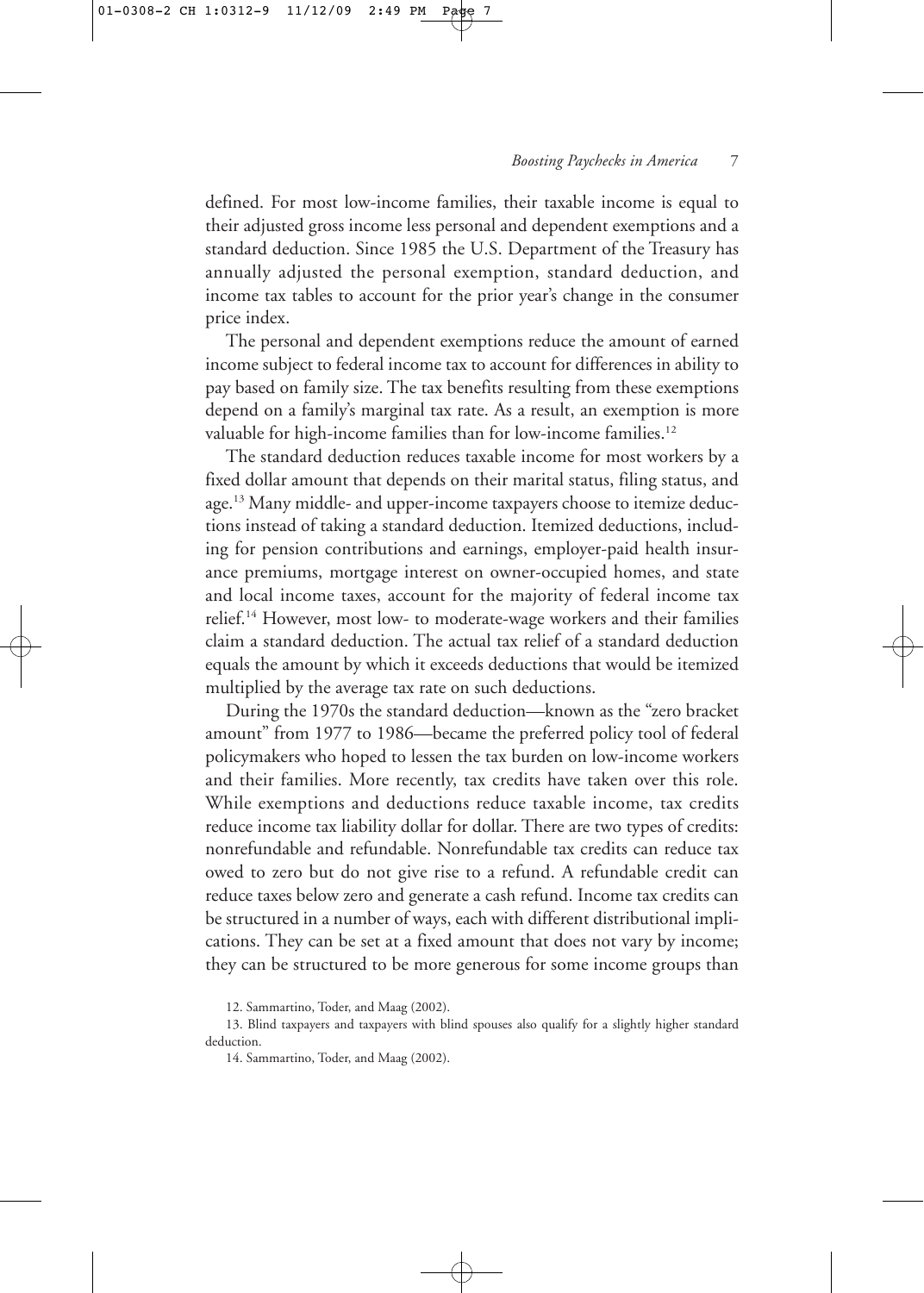for others; or like the EITC, which is designed primarily to help lowincome and moderate-income working families, they can exclude some income groups altogether.

marriage penalties and bonuses. Many of the factors just described—tax brackets and marginal rates, standard deductions, and the structure of tax credits, notably the EITC—interact to impose a marriage penalty on two-earner families. Under the current system, single individuals, heads of households, and married couples are subject to different standard deductions and tax rate schedules. Therefore, changes of marital and filing status can have important tax consequences. A married couple is generally required to file a joint tax return based on the combined income of husband and wife. When workers with similar earnings marry, their combined income often pushes them into a higher tax bracket than they would face as singles because most brackets for married couples are less than twice as wide as those for single filers. In contrast, when earners with dissimilar incomes marry, the individual with a higher income moves into a lower marginal tax bracket as a result of the change in marital and tax filing status, reducing the household's combined tax burden and increasing its aftertax income.<sup>15</sup>

In 2001 Congress alleviated the marriage penalty for lower-income families by redefining the two bottom brackets so that they would be twice as wide for married couples as for single filers. At the same time, it eliminated a second aspect of the marriage penalty by making the standard deduction for married couples twice the amount for single filers. (Like many provisions of the 2001 tax law, these measures were scheduled to sunset in 2010.) However, the marriage penalty remains a significant problem for low-income families who qualify for income-related tax credits such as the EITC. If a single working parent qualifies for the full EITC, marriage to another worker will usually result in a reduction in her credit or even its elimination because of the increase in her household income.16 As this example suggests, low-income earners face some of the highest marginal tax rates because additional earned income not only increases the percentage paid on each dollar but also can cause them to forfeit tax credits.17 On the other hand, the EITC offers a marriage bonus for couples consisting of a nonworking mother and a working man without children. In this case, her

<sup>15.</sup> Alm and Whittington (1999).

<sup>16.</sup> Ellwood and Sawhill (2000). See also McIntyre and McIntyre (1999).

<sup>17.</sup> Sammartino (2001).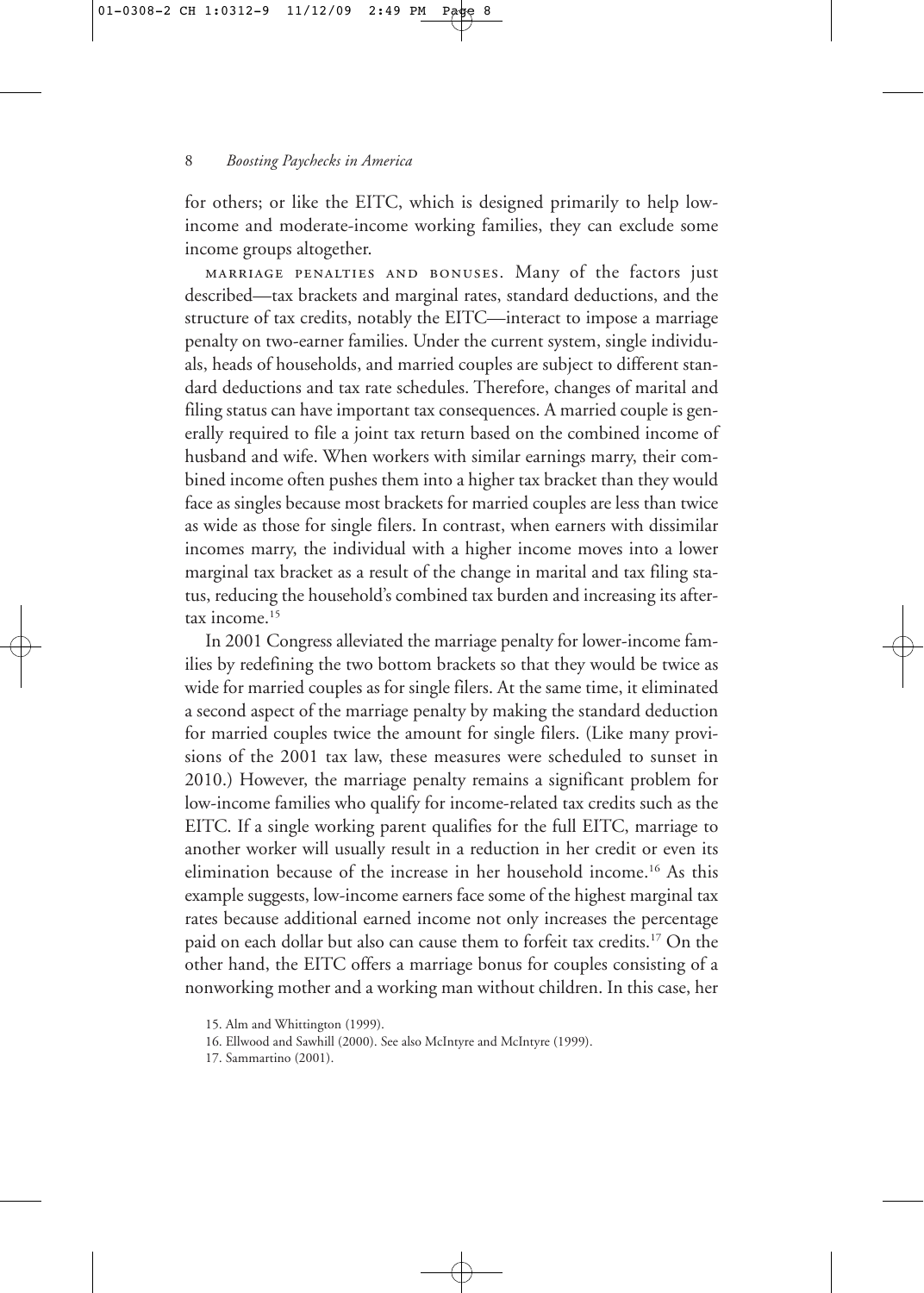children and his earnings allow them to receive the EITC when neither would qualify otherwise.

Compared to their lower- and higher-earning counterparts, moderateto middle-income parents face what has been called a "middle-class parent penalty." Low-income workers with children receive tax benefits from the EITC, while higher-income earners with children benefit more from dependent exemptions. Parents in the middle receive substantially smaller child-related tax benefits. Middle-income families are increasingly likely to face marginal tax rates that are often as high as or higher than those that more affluent families face, due in large part to payroll taxes to finance Social Security and Medicare, as well as to marriage penalties.<sup>18</sup>

## *Role of the Federal Payroll Tax*

Payroll taxes are mandated by the Federal Insurance Contributions Act, which finances Social Security and Medicare. Social Security provides benefits under the Old-Age, Survivors, and Disability Insurance trust fund. Medicare provides benefits under the Hospital Insurance trust fund. In contrast to the individual income tax, payroll taxes are levied on gross wages without exemptions or deductions. They are imposed on earnings, not investment income, and they apply at a single marginal tax rate. In the case of the Social Security tax, it also only applies up to an earned income ceiling (\$106,800 in 2009). Thus payroll taxes have many regressive characteristics. However, the Social Security system as a whole is progressive. Social Security benefits are paid according to a formula that gives low-income earners a better rate of return on their contributions than high-income earners. It thus redistributes income from middle- and high-income earners to low-income households.

## *Role of the Federal Minimum Wage*

While income and payroll taxes affect earners' after-tax income, the federal minimum wage is intended to boost the pretax earnings of workers in the lower tiers of the wage distribution.<sup>19</sup> It affects the earnings of all lowwage workers by establishing a floor for hourly wage compensation in covered sectors. It has taken on greater significance as the proportion of the U.S. workforce that has its wages set by collective bargaining has declined.

<sup>18.</sup> Ellwood and Leibman (2000); Davig and Garner (2006). See also U.S. Department of Commerce (2007).

<sup>19.</sup> Freeman (1994, 1996).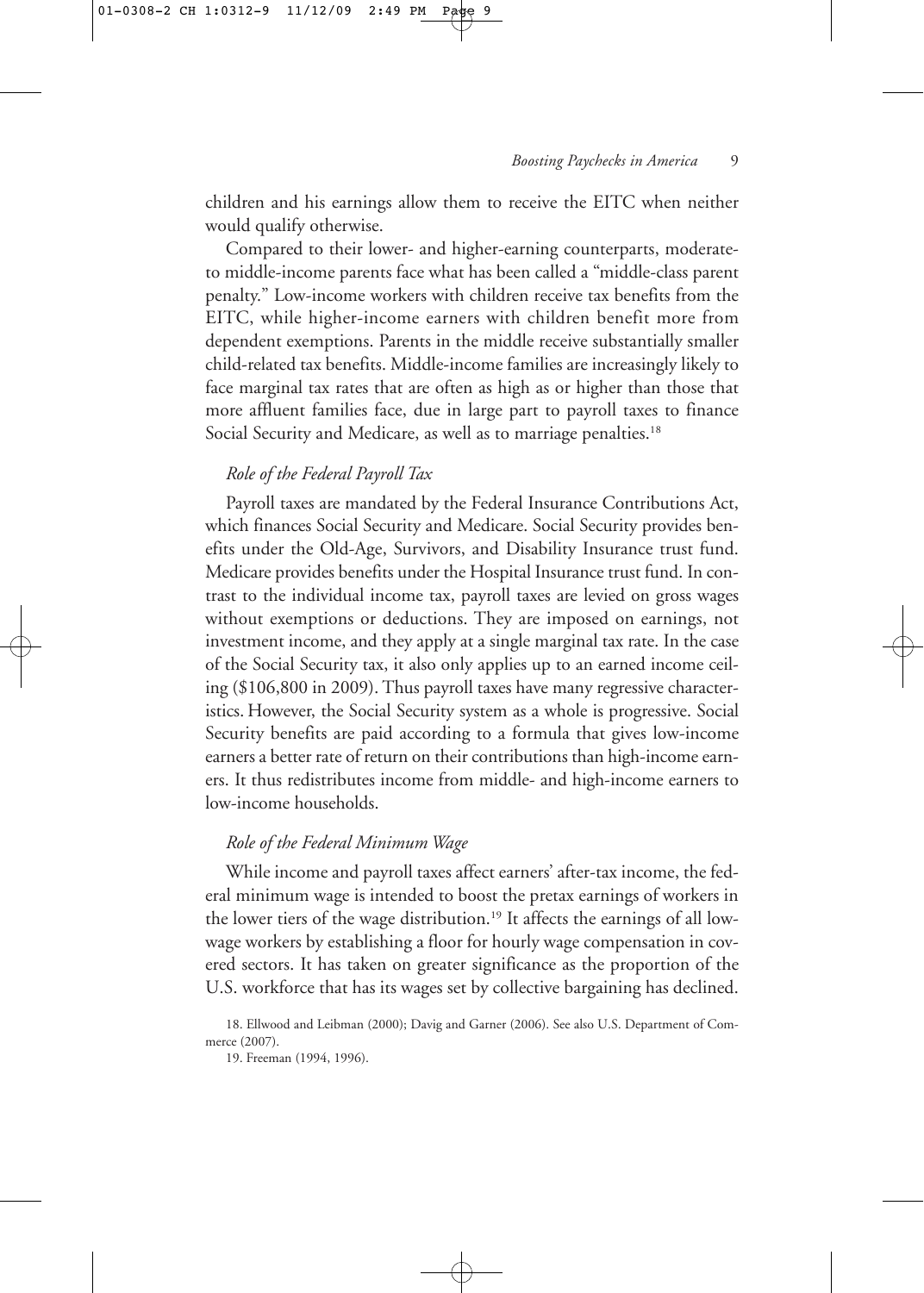In 1983, 20.1 percent of U.S. workers were unionized. By 2008 the number had fallen to 12.4 percent.<sup>20</sup>

Proponents of the minimum wage view it as an important antipoverty tool. Opponents see it as a burden on employers and as unwarranted interference with the labor market. In particular, the employment effects of the minimum wage have generated considerable controversy. As early as 1941, economist George Stigler argued that "economists should be outspoken and singularly agreed" that the minimum wage does not reduce poverty.<sup>21</sup> Opponents continue to claim that the weight of the evidence over the past twenty-five years supports the traditional view that higher minimum wages reduce employment by forcing marginal businesses to lay off workers. However, research suggests that the most recent minimum wage increases have had little or no adverse effect.<sup>22</sup> Moreover, some economists believe that the minimum wage offers substantial benefits. They cite higher productivity, decreased turnover, lower recruiting and training costs, decreased absenteeism, and increased worker morale as gains that might offset some of the costs employers experience from a wage increase.<sup>23</sup>

Centrists in both parties have tried to minimize the negative economic (and political) consequences of the minimum wage by exempting various types of employers. The original 1938 minimum wage extended only to "businesses that were actually engaged in and substantially and materially affecting interstate commerce." Although the primary goal of this clause was to ensure the constitutionality of the legislation, it also made it politically more appealing by limiting its cost. Even after the Supreme Court upheld the federal minimum wage in 1941, agricultural and domestic service workers were exempt until 1966. These occupations—together with employees in the retail trade, who were similarly excluded until the 1960s made up a large proportion of low-wage workers in the 1960s. By 2008, the highest proportion of workers earning at or below the federal minimum wage was in service occupations, about 9 percent. About 7 in 10 workers earning the minimum wage or less in 2008 were employed in service occupations, mostly in food preparation and serving related jobs.<sup>24</sup>

20. U.S. Department of Labor, Bureau of Labor Statistics, "Union Members in 2008," Economic News Release, January 28, 2009 (www.bls.gov/news.release/union2.nr0.htm).

21. Stigler (1946).

22. Card and Krueger (1995); Freeman (1996).

23. Fox (2006).

24. U.S. Department of Labor (2009); U.S. Department of Labor, Bureau of Labor Statistics, "B-2. Average Hours and Earnings of Production and Nonsupervisory Workers (1) On Private Nonfarm Pay-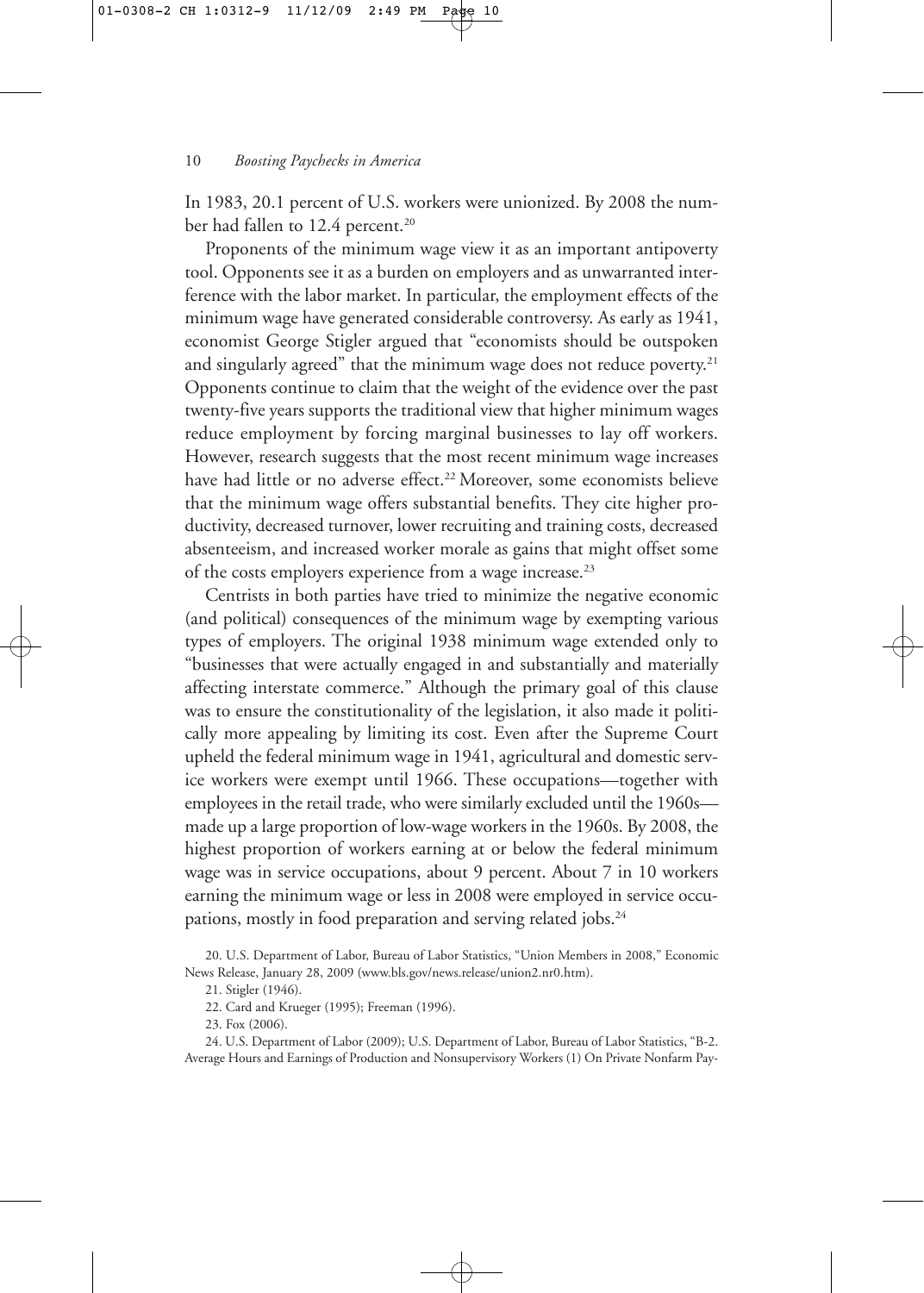More recently policymakers have sought to cushion the effects of the minimum wage on employers by packaging increases with small business tax relief. The Targeted Jobs Tax Credit (TJTC) that was enacted in 1978 provided employer tax credits to firms that hired workers in a number of categories, including low-income youth, low-income Vietnam veterans, low-income ex-convicts, and welfare recipients. In 1996 the Small Business Job Protection Act authorized the Work Opportunity Tax Credit (WOTC) to replace the TJTC. In 2007 Congress extended the WOTC until 2011 by passing the Small Business and Work Opportunity Tax Act. Currently, the WOTC provides a tax credit of up to 40 percent of the first \$6,000 in wages paid during the first twelve months for each new qualified hire.<sup>25</sup> However, participation rates in WOTC are low, and its impact on employment is questionable.

Some recent research concludes that the EITC is more effective than the minimum wage in providing support for low-wage workers. Minimum wage critics argue, for example, that the EITC is better targeted than the minimum wage because many of the beneficiaries of minimum wage increases are not members of low-income families.<sup>26</sup> However, others conclude that the effectiveness of the EITC in raising the incomes of working poor families above the federal poverty threshold depends, in part, on regular increases in the minimum wage. Richard Freeman concludes that an appropriately set minimum wage can be a modestly effective redistributive tool—a risky but potentially profitable investment—particularly if it is linked with other social policies that support low-income earners and their families.<sup>27</sup>

## **Measuring the Distributional Impact**

To understand how these policies affect the economic well-being of lowincome earners and families, we must identify some appropriate metrics. In this book, I will focus primarily on how the federal income tax code and the

rolls by Major Industry Sector, 1964 to Date," 2009 (ftp://ftp.bls.gov/pub/suppl/empsit.ceseeb2.txt); U.S. Department of Labor, Bureau of Labor Statistics, "Characteristics of Minimum Wage Workers," table 4 (Employed Wage and Salary Workers Paid Hourly Rates . . .), 2008 (www.bls.gov/cps/min wage2008.htm).

<sup>25.</sup> Hamersma (2005).

<sup>26.</sup> Hotz and Scholz (2000, pp. 25–42).

<sup>27.</sup> Freeman (1996).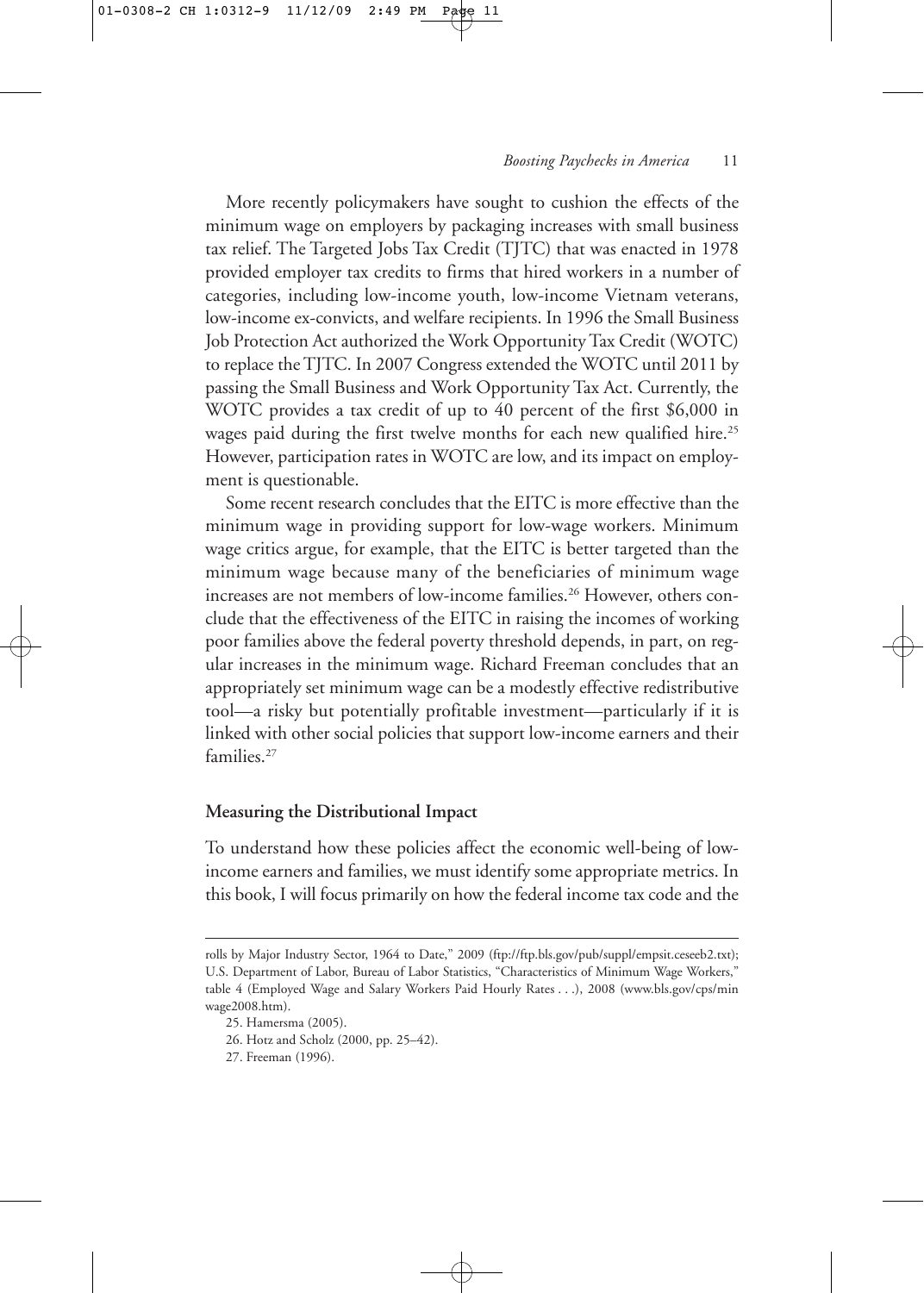minimum wage affect a family's economic status relative to the federal poverty threshold. The federal poverty threshold represents "the minimum dollar amount needed for individuals, couples, or families to purchase food and meet other basic needs."28 It increases with family size and is updated for inflation annually, using the consumer price index.<sup>29</sup> If total family income is less than the threshold appropriate for that family, the family is in poverty. Although the thresholds in some sense reflect families' needs, they are intended for use as a statistical yardstick, not as a complete description of what people and families need to live.

A useful way to think about the impact of the federal income tax on low-income working families is to compare the income tax entry threshold and the poverty threshold. The tax entry threshold is the maximum income a family can earn before owing federal income tax. If the income tax entry threshold for, say, a family of four, falls at or below the federal poverty threshold, tax liabilities will push such families below the poverty level. In recent decades policymakers have sought to avoid this outcome.

Another way to evaluate the impact of federal taxes is to examine the burden of the income and payroll tax.<sup>30</sup> The combination of income and payroll taxes can result in much higher effective tax rates and a higher total tax burden for lower-income households. (The effective tax rate measures the average rate at which an individual is taxed on his or her earned income.) It also shows that a higher portion of the total tax burden is being borne by labor income (as opposed to capital income, which is concentrated in higher-income households).

Like the tax system, the minimum wage can be evaluated relative to federal poverty thresholds. A key measure of the minimum wage's effectiveness is the annual income that a full-time, full-year worker who earns the minimum wage would earn relative to the poverty threshold for a family of three or four people. The ratio of the minimum wage relative to the average wage (which reflects the earnings of both skilled and unskilled workers) is another important metric, as is the real value of the minimum wage. In addition, many analysts focus on the number and percentage of workers who would be affected by a minimum wage increase.

29. Maag (2004).

30. Center on Budget and Policy Priorities (1997).

<sup>28.</sup> U.S. Department of Labor (2005).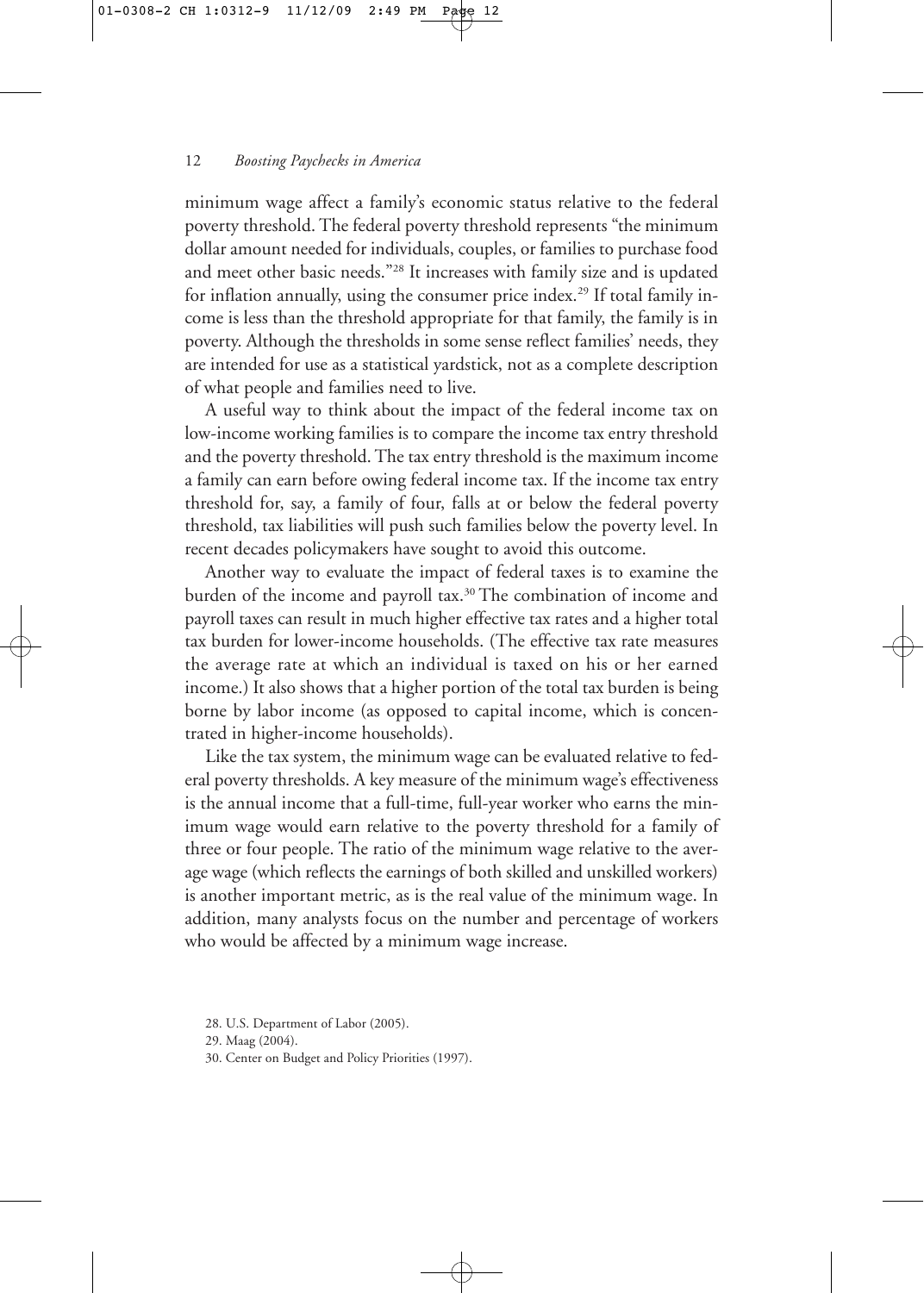# **A Brief History of the Federal Income Tax, Payroll Taxes, and the Minimum Wage**

Federal income tax rates have varied widely since 1913, when the Sixteenth Amendment authorized Congress to levy an income tax, and now range from 10 to 35 percent of taxable income. (See figure 1-1.) From 1913 until World War II, high-income earners were the only group with any federal tax liability. This situation began to change in the early 1940s, when federal policymakers for the first time had to persuade low- and moderate-income earners to accept an individual income tax to help finance the nation's defense. With the emergence of inflation after World War II, these low- and moderate-income earners saw their tax rates increase through a phenomenon known as bracket creep: growth in their nominal incomes pushed them into higher tax brackets even when their real incomes remained the same or fell. High inflation rates played havoc on the after-tax income of low- to moderate-income earners because tax rate brackets, fixed exemptions, deductions, and credits were not indexed for inflation.

Because the personal exemption and the minimum standard deduction remained constant in nominal terms between 1948 and 1963, while the federal poverty threshold rose with inflation, the level at which low-income families started paying income taxes fell below the poverty line during this period. In 1964 Congress began to adjust tax entry thresholds—the amount a family could earn before having to pay federal income taxes back up toward the federal poverty thresholds. But tax entry thresholds again fell below federal poverty lines during the late 1970s, and ad hoc increases were adopted in 1970, 1972, and 1979 to address the problem.<sup>31</sup>

The 1980s brought relief for low-income families in two forms. First, legislation passed in 1981 indexed the personal exemption, standard deduction, and tax brackets to inflation beginning in 1985. Second, the 1986 tax reform expanded the EITC, which had been introduced in more modest form in 1975, and indexed it to inflation as well. These changes, followed by further increases in the EITC in the 1990s under the Clinton administration, significantly reduced the tax burden faced by low-income earners with children. Since the 1990s the tax entry threshold for a family of four has exceeded the federal poverty threshold, due largely to the EITC and more recently to the Child Tax Credit.<sup>32</sup>

<sup>31.</sup> Bakija and Steuerle (1991).

<sup>32.</sup> U.S. House of Representatives (2000); Maag (2004).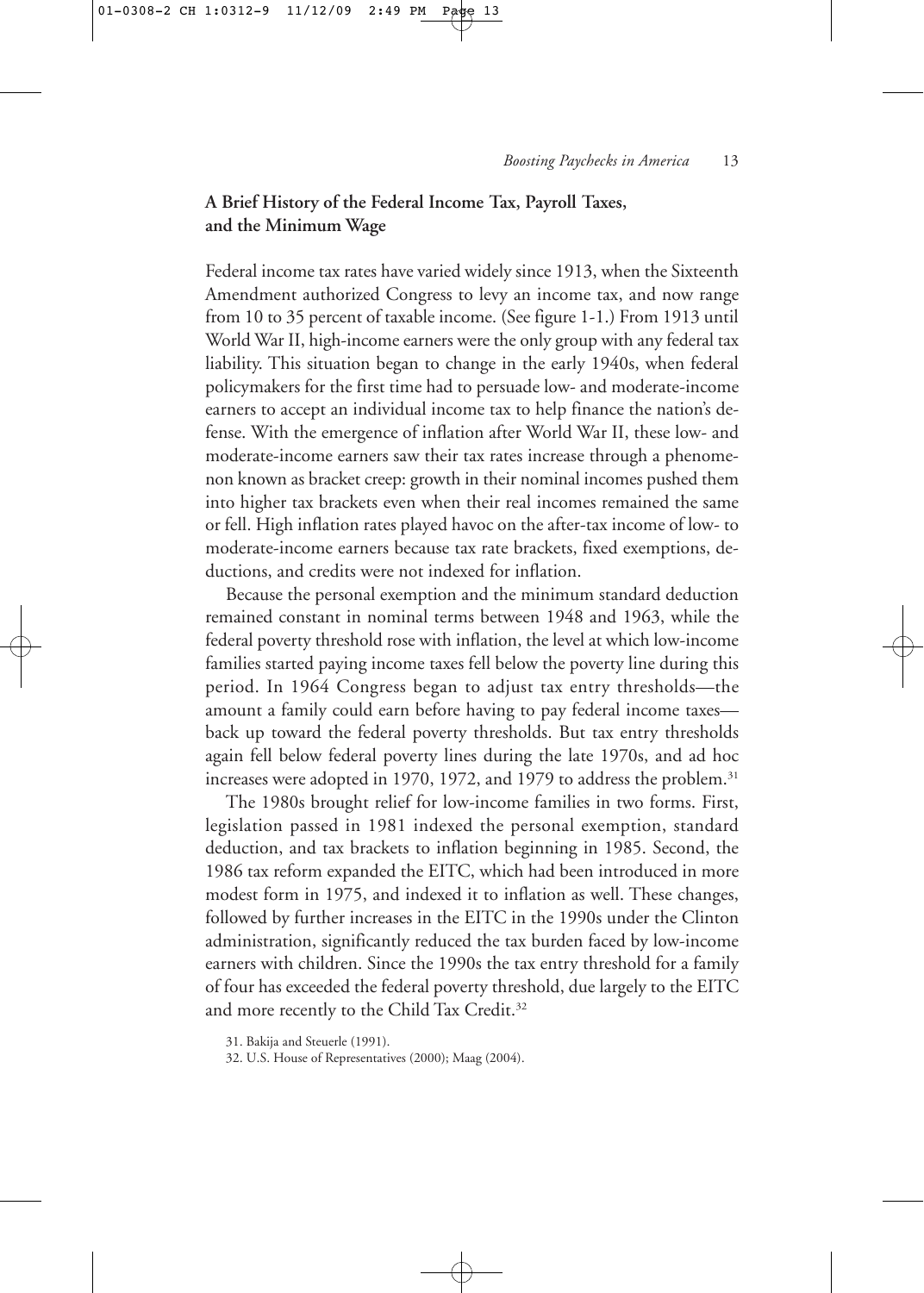#### Figure 1-1. *U.S. Individual Income Tax Rates, 1913–2009*





Source: Tax Policy Center, Tax Facts Online. Adapted from Tax Policy Center, "Historical Individual Income Tax Parameters," November 6, 2008 (www.taxpolicycenter.org/taxfacts/displayafact.cfm? Docid=543).

#### *Payroll Taxes*

When the federal payroll tax was first collected in 1937, it was only 2 percent of wages and salaries, evenly divided between employer and employee. (See figure 1-2.) By 1960 the rate had tripled to 6 percent, which approached the upper range of what President Franklin D. Roosevelt's Treasury Department had anticipated that low-income workers could bear without needing income tax relief. In 2009 the federal payroll tax rate was 15.3 percent of earnings (12.4 percent for Social Security and 2.9 percent for Medicare).33

Historically, the parties have disagreed over how to finance expansion of the Social Security program. Liberal legislators typically preferred to increase the income ceiling on the payroll tax base, which would increase the tax burden on higher-income workers, while their more conservative colleagues favored increasing the payroll tax rate, which would increase the tax burden on lower-income earners.<sup>34</sup> However, by the mid-1970s, both

<sup>33.</sup> Burman and Leiserson (2007).

<sup>34.</sup> Reese (1980, pp. 140, 169).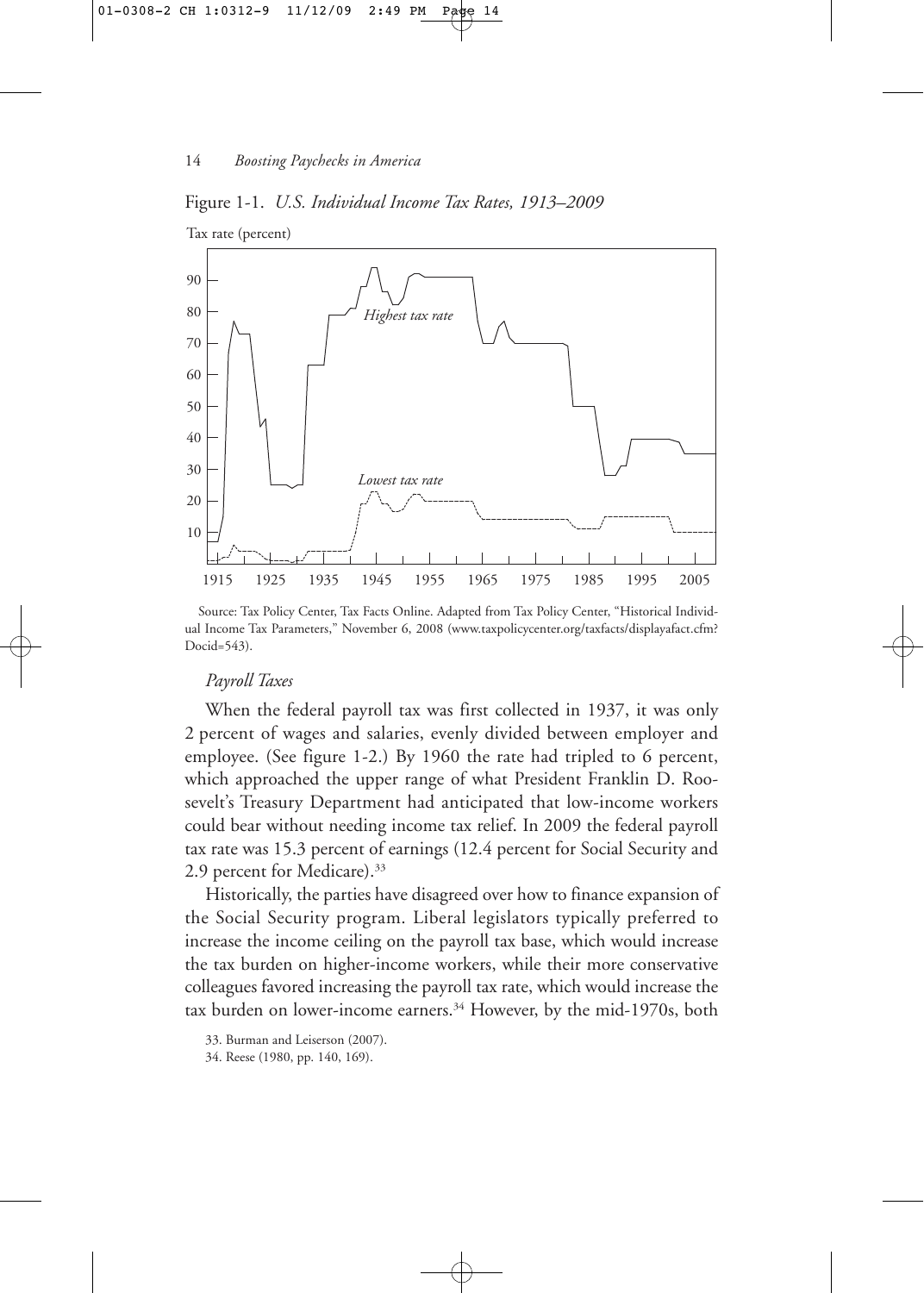

Figure 1-2. *Historical Payroll Tax Rates (OASDI and HI), 1937–2009*<sup>a</sup>

Sources: Social Security Administration, "Contribution and Benefit Base," January 15, 2009 (www.ssa.gov/OACT/COLA/cbb.html), and "Social Security and Medicare Tax Rates" (www.ssa.gov/ OACT/ProgData/taxRates.html [January 8, 2009]).

a. OASDI, Old-Age, Survivors, and Disability Insurance trust fund; HI, Hospital Insurance trust fund. Amounts for 1937−74 and for 1979−81 were set by statute; all other amounts were determined under automatic adjustment provisions of the Social Security Act. Before 1989 the tax rate on selfemployed persons was less than the combined tax rate on employers and employees. For 1991, 1992, and 1993, the upper limits on earnings subject to HI taxes were \$125,000, \$130,200, and \$135,000 respectively. The upper limit was repealed by the Omnibus Budget Reconciliation Act of 1993.

Democrats and Republicans expressed growing concern about the regressive effects of the federal payroll tax, which when combined with the individual income tax, imposed a much higher effective tax rate on low-income earners than high-income earners. In fact, many low-income taxpayers owed more in payroll taxes than in federal income taxes. To help such families, in 1975 Congress adopted the Earned Income Credit—later known as the EITC—which significantly reduced their tax liability. Because of such programs, most low-wage workers now have net negative tax liabilities throughout their lifetimes.<sup>35</sup>

35. U.S. Congress (1997).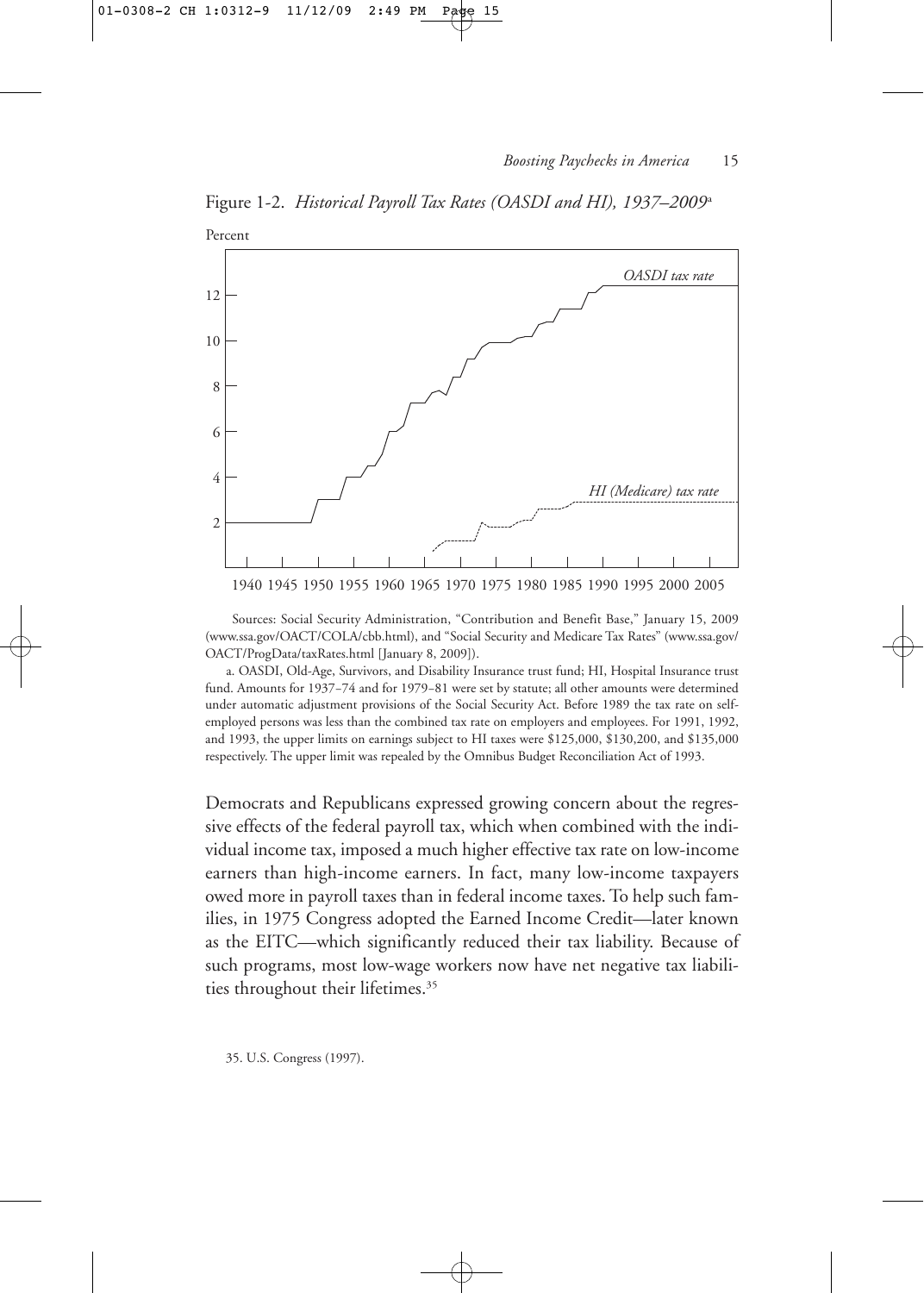#### *The Minimum Wage*

Congress initially set the federal minimum wage at twenty-five cents per hour as part of the 1938 Fair Labor Standards Act.<sup>36</sup> At the time, most low-wage workers worked in sawmills and the apparel industry in the South. Today the impact of the minimum wage is not concentrated in one region. It largely affects teenagers and young adults; however, as the earnings distribution has widened in recent decades, an increasing number of adults have become its potential beneficiaries.<sup>37</sup>

Beyond its initial three-step increase to 40 cents per hour in 1945, Congress has increased the minimum wage numerous times over the past seven decades. (See figure 1-3.) Nonetheless, because the minimum wage has not been indexed to increase with the cost of living, it has not kept pace with inflation, and its real value has declined. The inflation-adjusted value of the minimum wage was 19 percent lower in 2008 than it was in 1979.38

The minimum wage was most effective as an antipoverty tool in 1968, when it allowed a full-time, full-year worker to earn an income equivalent to 118.7 percent of the poverty threshold for a three-person family. Since 1980 it has been below the poverty level for a full-time, full-year worker in a three-person family.39 Today a worker who is employed full-time at the minimum wage of \$7.25 per hour earns about \$15,000 a year—more than \$2,000 below the federal poverty threshold for a family of three and more than \$6,000 below the poverty threshold for a family of four.

Similarly, the proportion of hourly workers earning the federal minimum wage or less has trended downward since 1979, when the government began to collect data on a regular basis.<sup>40</sup> In 1981, 15.1 percent of hourly paid workers were making less than the new minimum wage; in 2007, 2.3 percent of hourly paid workers were making less than the new minimum wage. Among those workers paid by the hour in 2007, 267,000 were reported as earning exactly the prevailing federal minimum wage.

36. Grossman (1978). For more historical background, see Storrs (2000); Hart (1994); Mettler (1998); Steinberg (1982); O'Brien (1998); Robertson (2000).

37. Freeman (1996).

38. Economic Policy Institute, "EPI Issue Guide: Minimum Wage," August 2008, p. 1 (www.epi. org/issueguides/minwage/epi\_minimum\_wage\_issue\_guide.pdf).

39. Tom Gabe, "Historical Relationship between the Minimum Wage and Poverty, 1959 to 2005," Congressional Research Service memorandum, July 5, 2005 (www.chn.org/pdf/crsminimum wage.pdf).

40. U.S. Department of Labor (2005).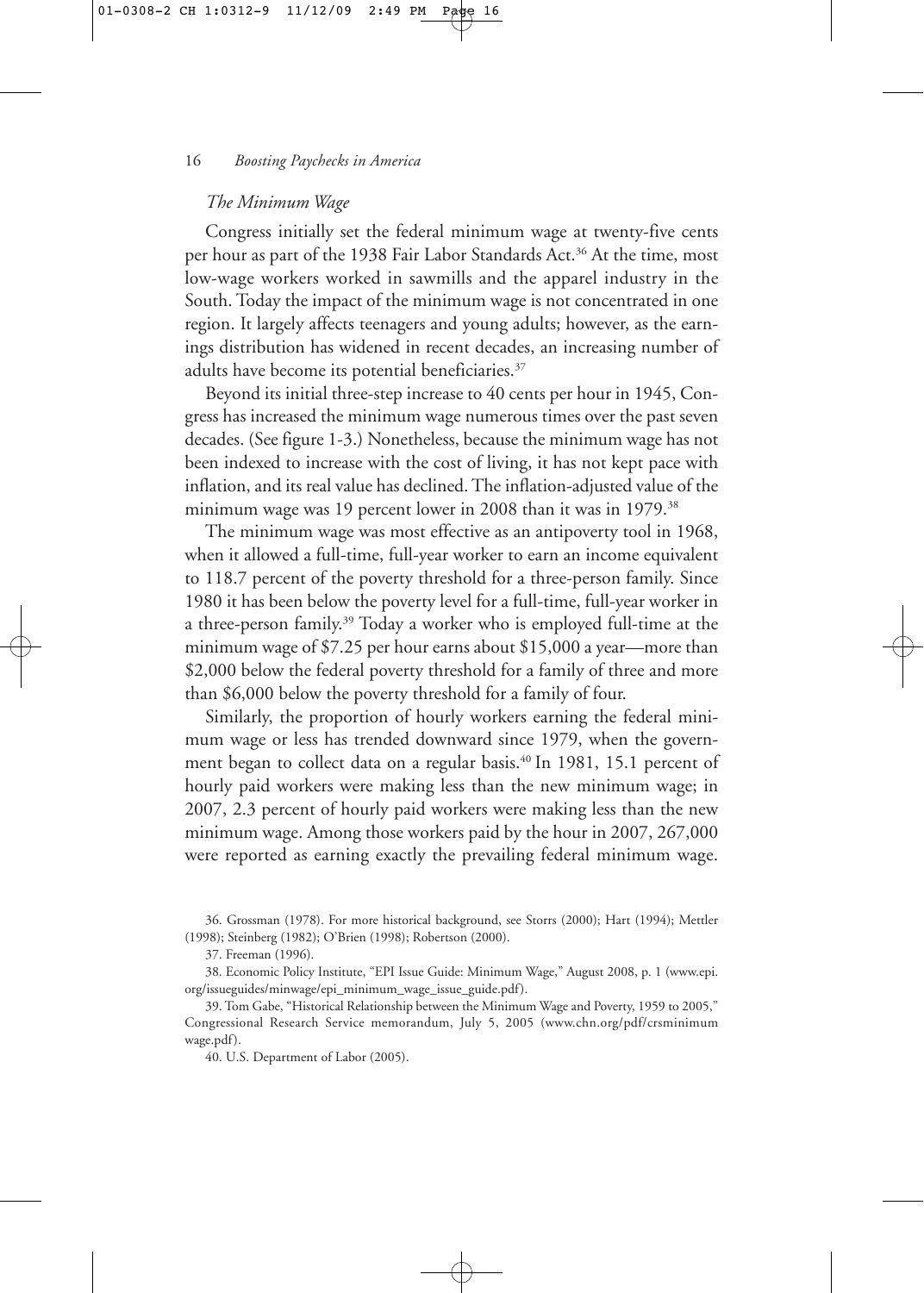Figure 1-3. *Nominal and Real Value of the Minimum Wage, 1947−2009*<sup>a</sup> Dollars



Source: Economic Policy Institute analysis of Department of Labor and Bureau of Labor Statistics data (www.epi.org/publications/entry/tables\_figures\_data).

a. In May 2009 dollars, based on the Consumer Price Index Research Series Using Current Methods (CPI-U-RS).

Nearly 1.5 million were reported as earning wages below the minimum wage. Together, these 1.7 million workers with wages at or below the minimum made up 2.3 percent of all hourly workers.<sup>41</sup>

# **Boosting Paychecks: The Role of Partisan Preferences and Coalition Politics**

In analyzing these policy approaches, I highlight the importance of partisan political control of the White House and Congress on the one hand and coalition politics within Congress on the other. Partisan control of the White House has already been shown to have a significant effect on the distribution of income nationwide. For example, as Larry Bartels concludes, "The striking differences in the economic fortunes of rich and poor under Democratic and Republican administrations evident in the historical record

41. Ibid., table 10.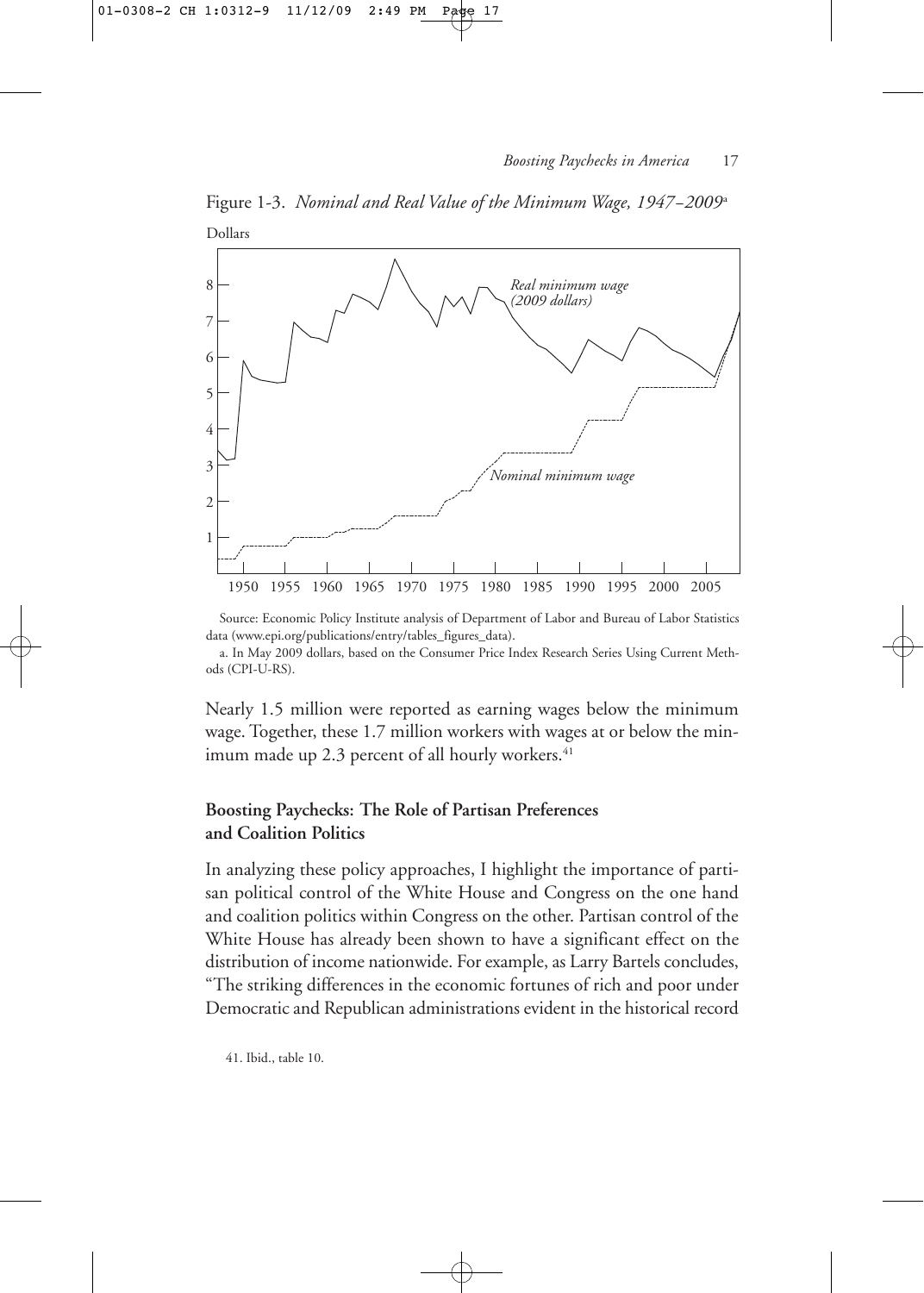do not seem to be an artifact of the different conditions under which Democrats and Republicans have happened to hold the reins of government, but a reflection of the fundamental significance of partisan politics in the political economy of the post-war U.S."<sup>42</sup> The average rates of real, aftertax income growth since 1980 for households at the 20th, 40th, 60th, and 80th percentiles of the income distribution scale show that households at every income level did about equally well under Democrats Jimmy Carter and Bill Clinton, while Republicans Ronald Reagan and George H. W. Bush produced weaker income growth at the top of the income distribution and little or none at the bottom.

Partisan political control is also important for understanding the federal minimum wage. Keith Poole and Howard Rosenthal report that changes to the nominal value of the minimum wage since World War II have depended largely on which party controls Congress and the White House.<sup>43</sup> The federal minimum wage increased at an average annual rate of 7.1 percent when Democrats controlled both the House and the Senate. When Democrats had political control of the White House as well, the federal minimum wage grew 9.3 percent a year. Under a Republican president and a Democratic Congress, its annual growth rate was only 4.6 percent.

The differences between the parties over key issues have increased in recent decades as partisan polarization has soared. According to Nolan McCarty, by almost all measures, the divide between Democratic and Republican members of Congress has widened over the past twenty-five years, reaching levels of partisan conflict not witnessed since the 1920s.<sup>44</sup> Polarization contributes to gridlock and stalemate, making it more difficult for Congress to respond to economic shocks and to pass contested measures such as increases in the minimum wage.

Nonetheless, bipartisan coalitions have continued to form around important policy issues. In the case of the income tax, centrists in both parties have embraced the goal of progressivity and worked together through the House Ways and Means and Senate Finance Committees to incorporate such policies as the EITC and other tax credits into omnibus budget packages. Moderates have also joined coalitions in support of minimum wage increases by crafting agreements that allowed them to secure the elec-

42. Bartels (2004, p. 13). 43. Poole and Rosenthal (1991). 44. McCarty (2007).